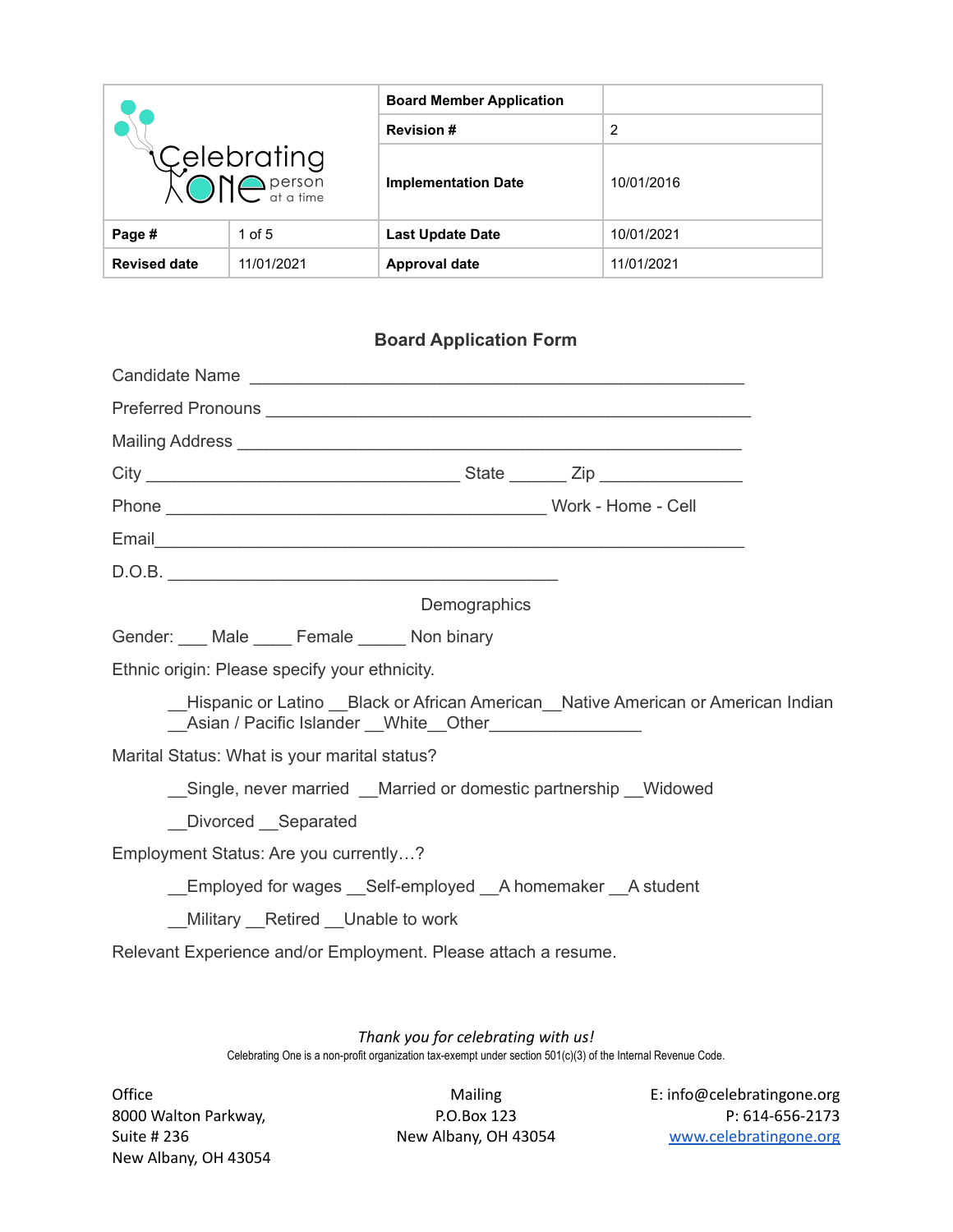| Celebrating<br>XONC <sup>person</sup> |            | <b>Board Member Application</b> |            |
|---------------------------------------|------------|---------------------------------|------------|
|                                       |            | <b>Revision #</b>               | 2          |
|                                       |            | <b>Implementation Date</b>      | 10/01/2016 |
| Page #                                | $2$ of 5   | <b>Last Update Date</b>         | 10/01/2021 |
| <b>Revised date</b>                   | 11/01/2021 | Approval date                   | 11/01/2021 |

## **Questionnaire**

Please answer the following questions. You may add additional pages if necessary.

1. How did you hear about our organization?

- 2. What do you know about our organization?
- 3. Why are you interested in serving as a Board member for Celebrating One?

4. What do you think are the characteristics of a great board member?

*Thank you for celebrating with us!* Celebrating One is a non-profit organization tax-exempt under section 501(c)(3) of the Internal Revenue Code.

New Albany, OH 43054

Office Mailing E: info@celebratingone.org 8000 Walton Parkway, P.O.Box 123 P: 614-656-2173 Suite # 236 New Albany, OH 43054 [www.celebratingone.org](http://www.celebratingone.org)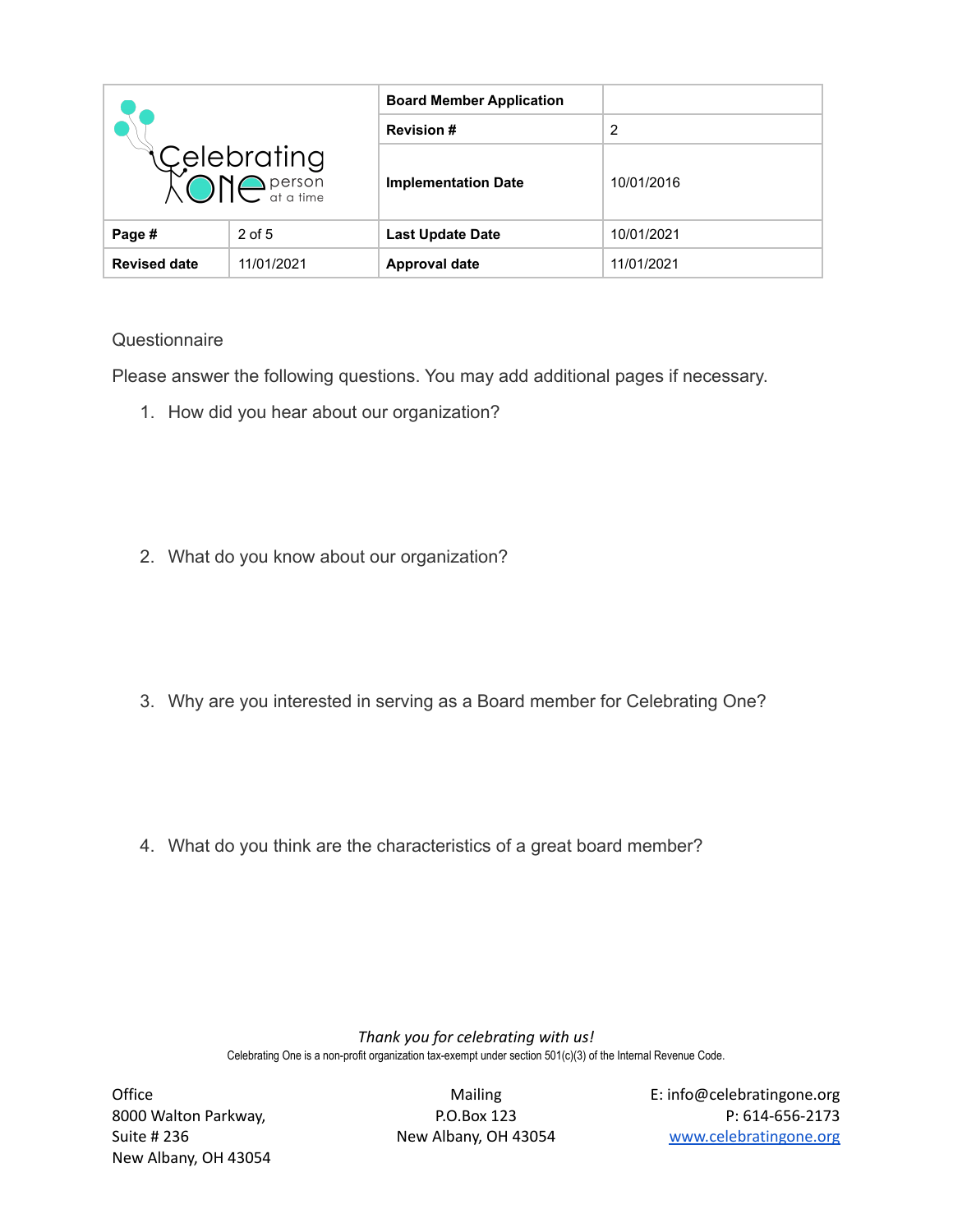| Celebrating<br>XONC <sup>person</sup> |            | <b>Board Member Application</b> |            |
|---------------------------------------|------------|---------------------------------|------------|
|                                       |            | <b>Revision #</b>               | 2          |
|                                       |            | <b>Implementation Date</b>      | 10/01/2016 |
| Page #                                | 3 of 5     | <b>Last Update Date</b>         | 10/01/2021 |
| <b>Revised date</b>                   | 11/01/2021 | Approval date                   | 11/01/2021 |

- 5. Please list prior experience serving as a Board member for other non-profit organizations
- 6. What other volunteer commitments do you currently have?
- 7. How will you fit board service into your personal, work, and other commitments? (There will be meetings between board meetings, and occasional donor lunches.)
- 8. Board members bring experience, wisdom, strategic thinking, and their rolodexes. Can you tell us about yours?

*Thank you for celebrating with us!* Celebrating One is a non-profit organization tax-exempt under section 501(c)(3) of the Internal Revenue Code.

New Albany, OH 43054

Office Mailing E: info@celebratingone.org 8000 Walton Parkway, P.O.Box 123 P: 614-656-2173 Suite # 236 New Albany, OH 43054 [www.celebratingone.org](http://www.celebratingone.org)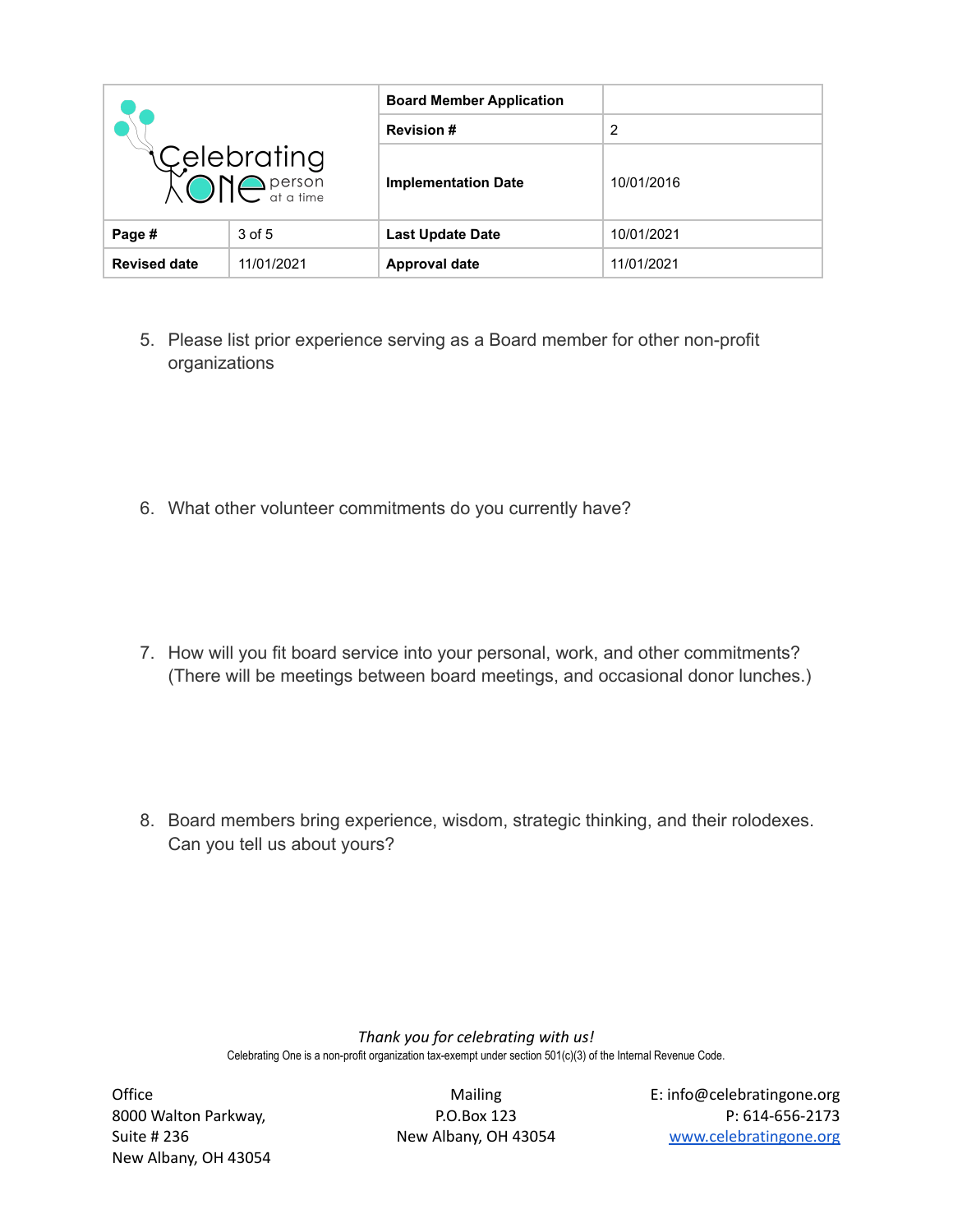| Celebrating<br>XONC <sup>person</sup> |            | <b>Board Member Application</b> |            |
|---------------------------------------|------------|---------------------------------|------------|
|                                       |            | <b>Revision #</b>               | 2          |
|                                       |            | <b>Implementation Date</b>      | 10/01/2016 |
| Page #                                | 4 of 5     | <b>Last Update Date</b>         | 10/01/2021 |
| <b>Revised date</b>                   | 11/01/2021 | Approval date                   | 11/01/2021 |

- 9. How could you serve as a link between the organization and the community or between the organization and potential supporters?
- 10. Fundraising is a significant obligation of board service. Can you tell us about your experience in fundraising?

- 11. Are you able to commit to the board member monetary contribution requirement? (Policy attached)
- 12. Please share any other information you feel important for consideration of your application to serve as a Celebrating One Board member

*Thank you for celebrating with us!* Celebrating One is a non-profit organization tax-exempt under section 501(c)(3) of the Internal Revenue Code.

New Albany, OH 43054

Office Mailing E: info@celebratingone.org 8000 Walton Parkway, P.O.Box 123 P: 614-656-2173 Suite # 236 New Albany, OH 43054 [www.celebratingone.org](http://www.celebratingone.org)